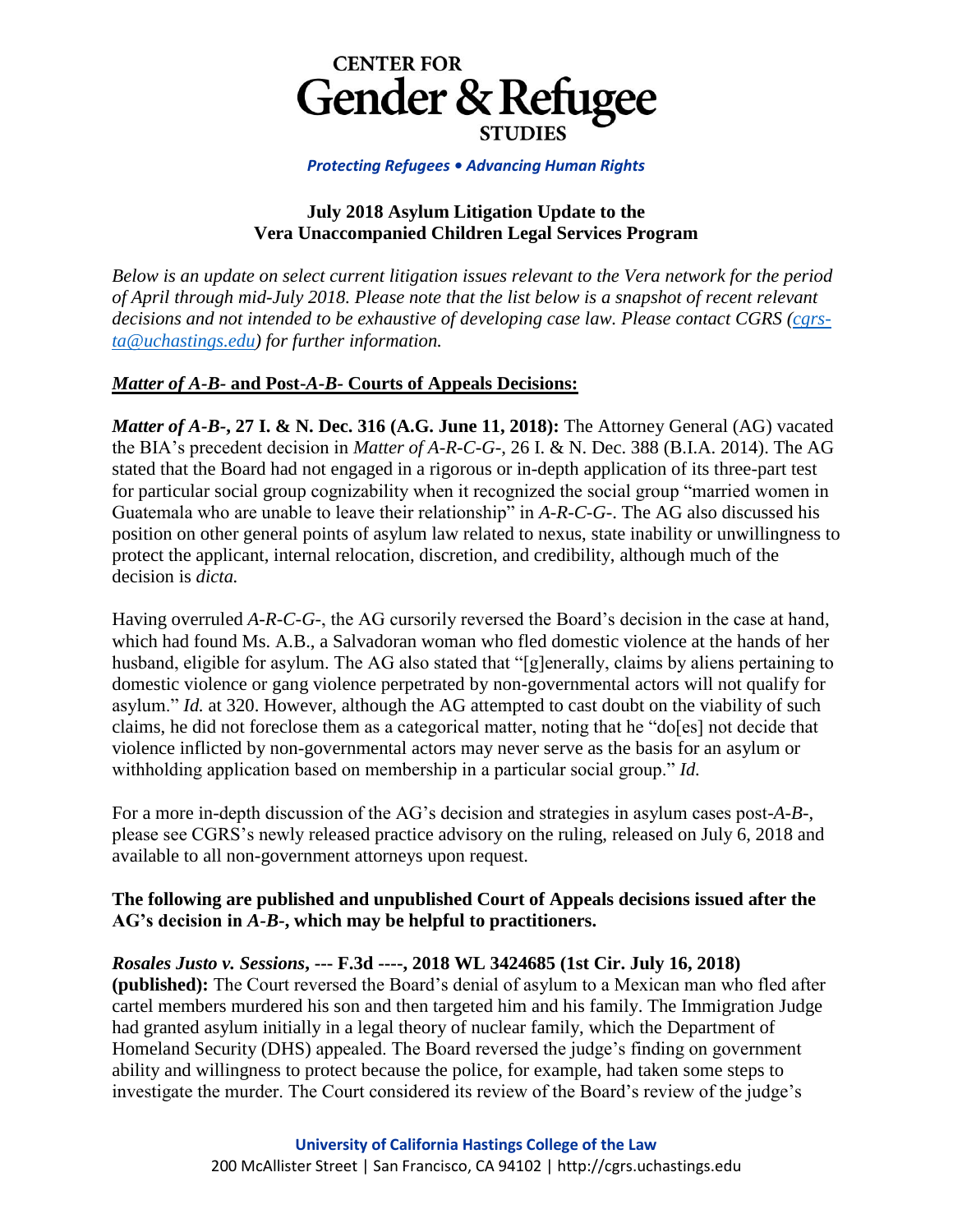factual determination a legal one – looking to whether the record was insufficient as a matter of law to support the judge's factual finding. Ultimately, the Court held that the Board misapplied the unable or unwilling standard by failing to consider both prongs in the analysis. The Court distinguished from *Matter of A-B-* where the Attorney General relied on the fact that police had issued restraining orders and arrested the applicant's persecutor on one occasion to overturn the Board's finding of lack of State protection; of note, the court did not treat *A-B-* as heightening the state action standard.

*Silvestre-Mendoza v. Sessions***, --- F. App'x ---- 2018 WL 3237505 (9th Cir. July 3, 2018) (unpublished):** The Court reversed and remanded the Board's denial of asylum to a Guatemalan woman holding that the Board erred by failing to consider the alternate social group of "Guatemalan women" because "'Guatemalan women' subsumes 'young Guatemalan females who have suffered violence due to female gender,' and it is the gravamen of Silvestre's persecution claim." Notably, this was not a group argued by the petitioner. Moreover, the Court noted that it left to the Board to consider in the first instance whether *Matter of A-B-* had any bearing on the question remanded (it did not read *A-B-* as a categorical foreclosure of the case as a matter of law).

*Juan-Pedro v. Sessions***, --- F. App'x ----, 2018 WL 3202953 (6th Cir. June 29, 2018) (unpublished):** The Court reversed a denial of asylum to an indigenous Guatemalan woman who was raped by MS-13. It held that the agency's nexus analysis—finding that the woman's indigenous group membership was not at least one central reason the gang targeted her, but rather that the gang was motivated mere criminal intent or personal vendetta—was not supported by substantial evidence in the record. In so doing, the Court recognized that *Matter of A-B-* did not disturb the well-settled nexus standard and highlighted that these claims may still be viable. The Court rejected the government's argument that because gang violence is rampant in Guatemala and impacts a large number of people, she could not show she was singled out for a protected reason. Notably, one member of the panel dissented on the grounds that the Court should have sent the case back to the Board to consider all of the record evidence and also the potential impact of Attorney General's intervening opinion in *Matter of A-B-*.

# **Other Published Courts of Appeals Decisions:**

*While some of the following cases may not be directly applicable to unaccompanied children's asylum claims, they may be informative to Vera network providers.*

*S.E.R.L. v. Sessions***, 2018 WL 3233796 (3d Cir. July 3, 2018):** The Court upheld the Board's requirements for social distinction and particularity as reasonable because the Board clarified that social distinction does not require ocular visibility and adequately distinguished the requirements of social distinction and particularity. The Court then upheld the Board's denial of asylum to a Honduran woman who fears violence by her mother's and daughter's abusers, finding that her proposed social group of "immediate family members of Honduran women unable to leave a domestic relationship" fails social distinction.

*Miranda v. Sessions***, 892 F.3d 940 (8th Cir. June 11, 2018):** The Court upheld the Board's denial of withholding of removal to a Salvadoran man who fled threats by gang members after